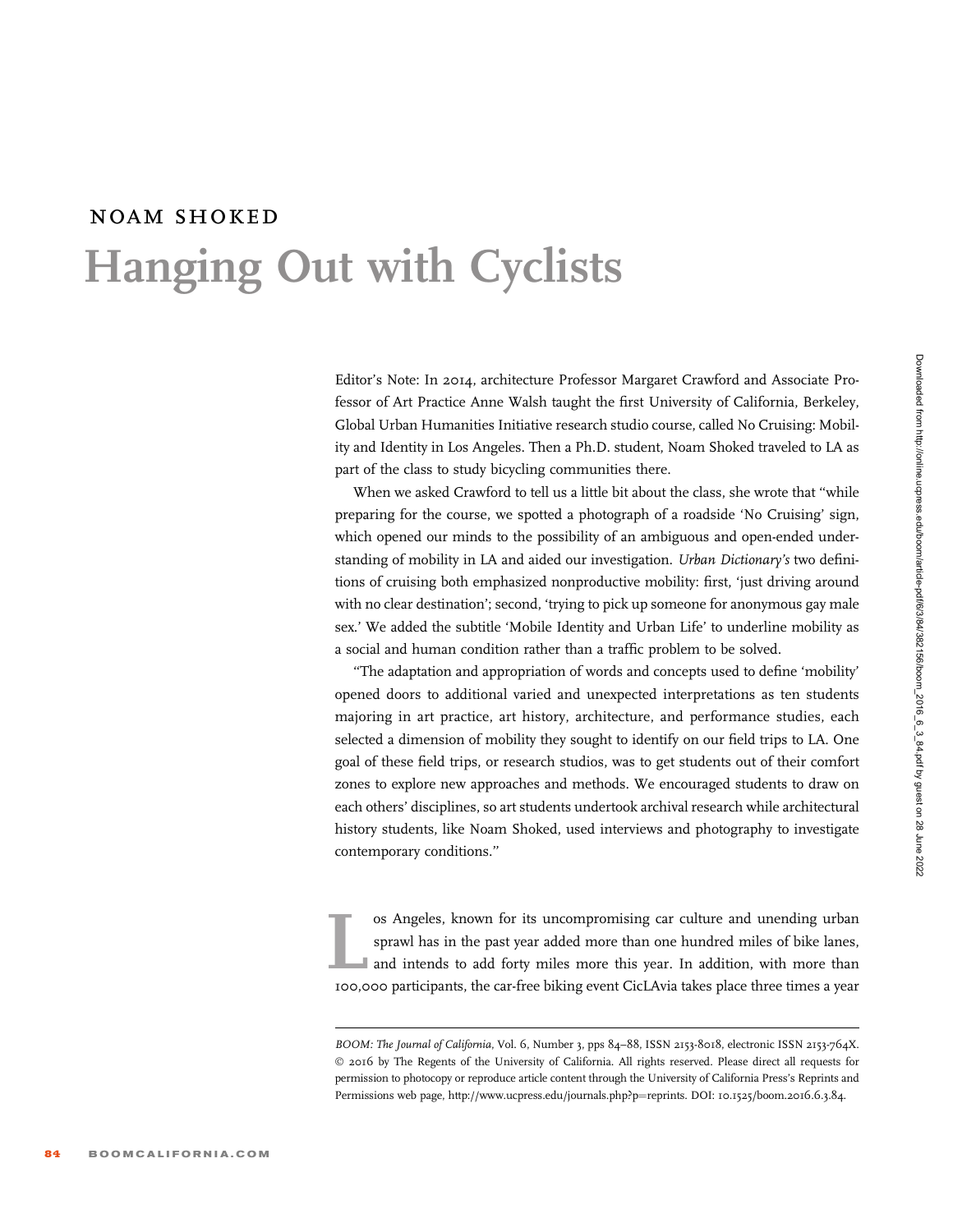

and is the country's largest event of its kind. These initiatives are supported by multiple nonprofit organizations and bike co-ops such as the Bicycle Kitchen, Bikerowave, and the Los Angeles County Bicycle Coalition.

I made my first visit to Los Angeles to study this emerging culture in the context of the global urban bicycling movement, including that of my home country of Israel. I met with activists young and old, as well as officials dedicated to transforming much of the city by promoting a multimodal model, if not a car-free one. I was ready to leave the city and start analyzing the data I gathered, but on my way out of town, waiting at a gas station on Spring Street in the downtown area, I noticed someone riding slowly on the sidewalk. In heavy clothes and an old hat, he didn't look like the young cyclists in spandex shorts and glossy helmets that I'd been interviewing. His bike was not as fancy as theirs and carried storage baskets on both sides. A few seconds later,

I noticed another cyclist. Like the first, he was also riding on the sidewalk and wore a large hat that made it near impossible to see his face. It didn't take long before I noticed that the sidewalks were crowded with cyclists. Most of them seemed like they were in their forties, maybe even fifties. All were men. Their lived experience of biking in the city was so different from what my research had led me to understand was the norm in Los Angeles. I had to learn more.

By the end of my second trip, my research project, my assumptions, and my view of bicycles in the city were turned inside out by a series of conversations with bicyclists who were part of no particular movement or organization, but who depended for their livelihood on their two-wheeled vehicles.

On my second visit to Los Angeles, I went to the area where I last saw these men and stumbled upon the Instituto de Educacion Popular del Sur de California (IDEPSCA)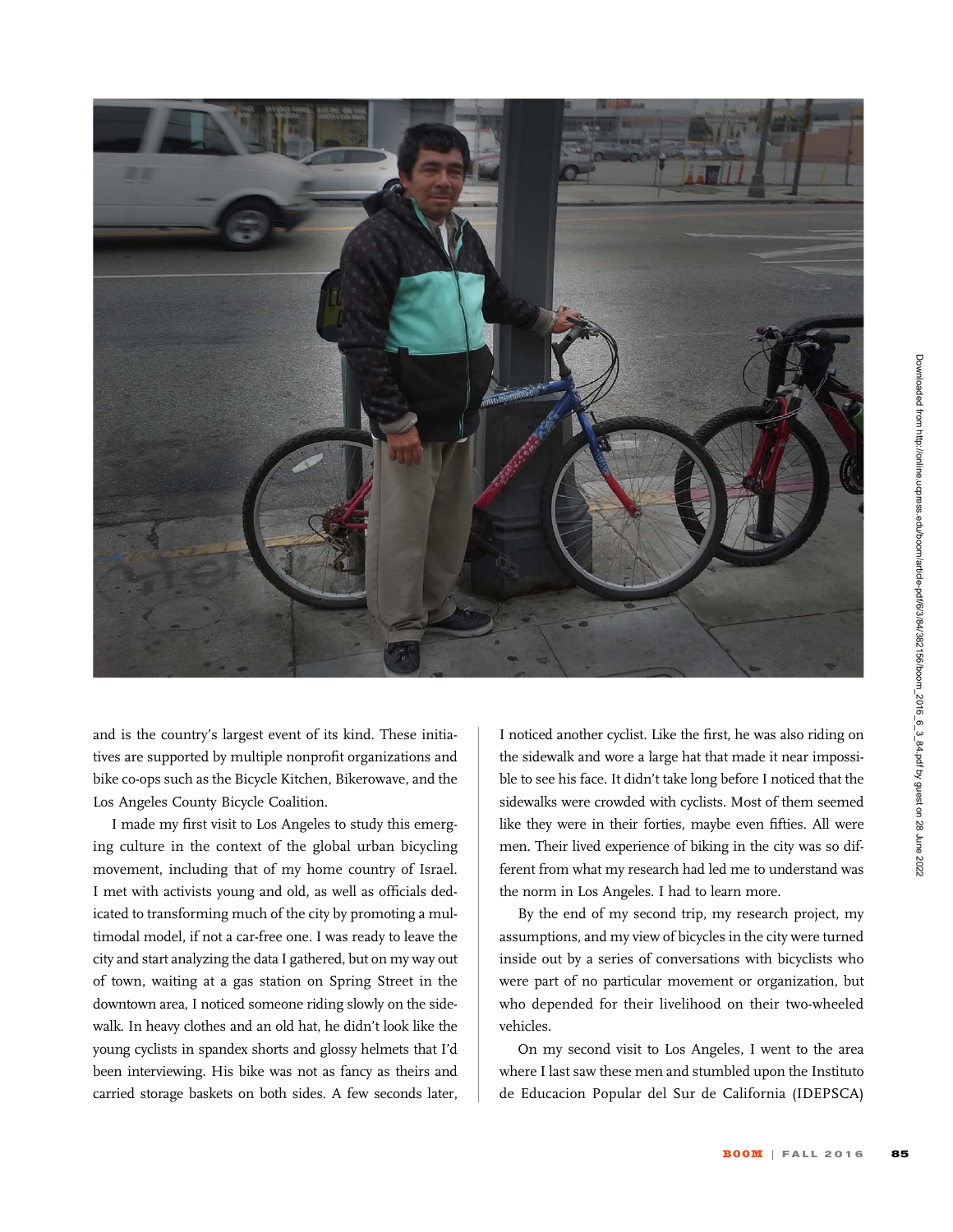

Downtown Community Job Center on Main Street, a facility that helped day laborers find work. Many bikes were tied to the bars by the entrance, and I assumed the men who came to the center looking for work rode their bikes from home each day. Inside I met José, a short man, probably in his forties. José was born in El Salvador and moved to Los Angeles a few years ago. His bike was in good shape painted red and blue, and on one of his wheels there was a light refractor. He told me that when he was a kid in El Salvador, he also rode a bike.

José said he got to the day labor center by bike, insisting that he rides only on the sidewalk. He explained he was afraid of getting hit and complained about the merciless car drivers in the city. Accidents, he told me, can also happen on the sidewalk, and so he rides very slowly. I asked José if he used to ride on the sidewalk in El Salvador. José was amused. He said it was simply impossible in El Salvador, where the sidewalks were narrow and too crowded with people, vendors, and other obstacles.

Trying to understand his regular commute to the day labor center, I asked José where he lived. He wouldn't tell me. At that moment, another worker, Miguel, intervened and announced, "He is homeless!" José seemed uneasy with Miguel's comment and explained to me that he owns a cart and a bike, and stays near the intersection of Spring Street and Cesar Chavez. He even invited me over and said he would love to show me his place. By any standard definition, José was homeless, but not according to him. According to him, he owned some property—a bike and a cart—and had his own spot on Cesar Chavez Avenue. The bicyclists I met last time I was in Los Angeles saw bikes as a matter of mobility, but for José, his bike was the opposite. It gave him a sense of belonging, a way to put down roots.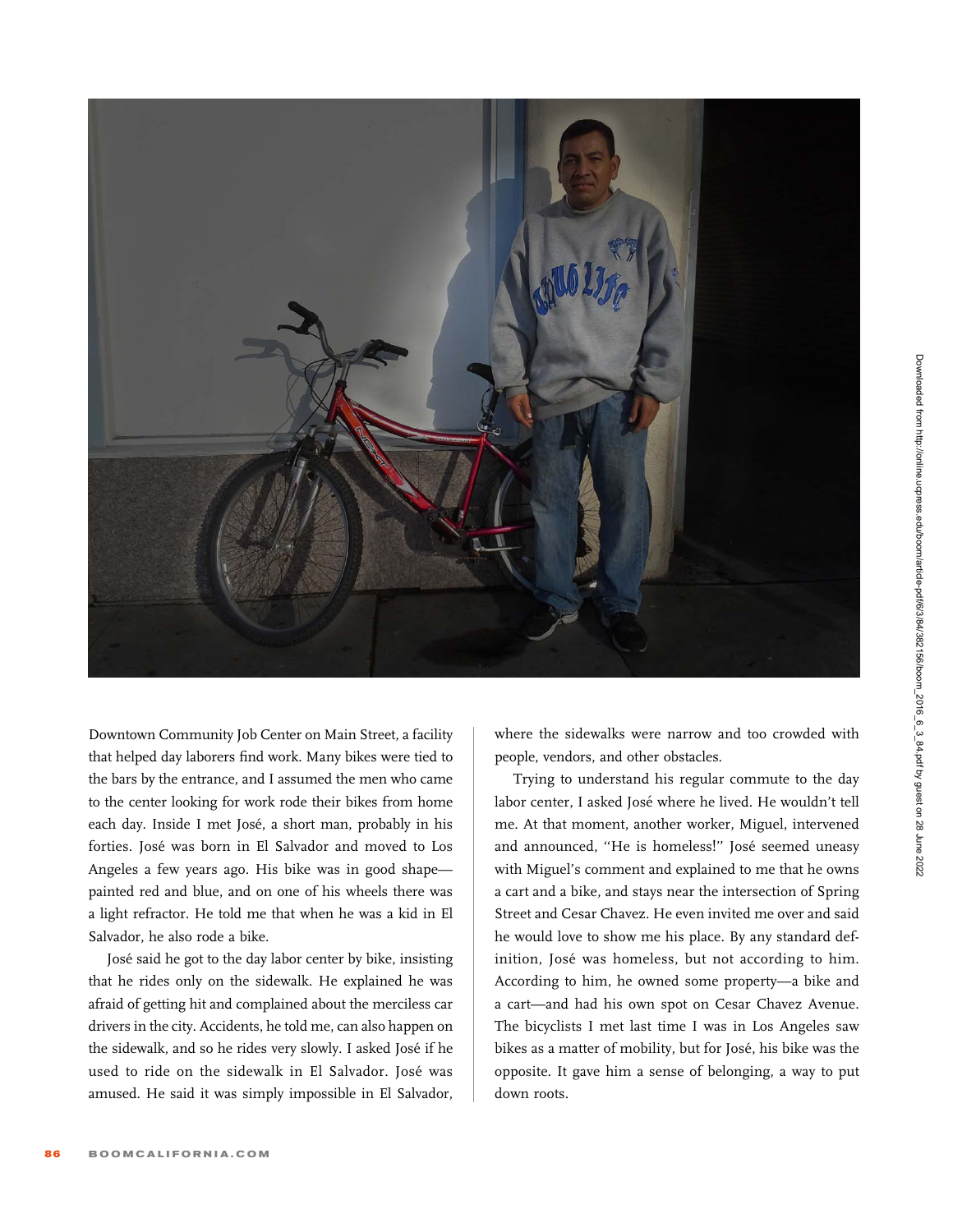

I was curious to learn more about why it was important for him to declare that he owns a bike and a cart. José pulled a receipt from his pocket and explained that he usually doesn't get jobs through the day labor center. Instead, riding his bike, he collects cans and bottles, and sells them to the Downtown Metals & Recycling Center on Alameda Street. José's receipt indicated he received \$11.23 from the recycling center. He said he rides his bike to different areas of the city on different days of the week. He usually goes to the area around Temple and Glendale on Wednesdays, and to Skid Row on Saturdays and Sundays. Sometimes, he makes a big loop from Cesar Chavez, south to Washington Boulevard by way of MacArthur Park, and then back up Alameda to the recycling center, where he gets paid for his haul. Mobility, then, for José, was also a matter of inserting himself into the city's economy.

Through José, I met Diego, who was younger and seemed rather stylish. Four years ago he moved here from Colima, a small city south of Guadalajara. Diego explained that he lives on Third and Los Angeles streets. It wasn't clear to me whether Diego actually had an apartment there. I wondered if perhaps, like José, he was also homeless. By now I realized such designations were irrelevant to those at the day laborer center, and I worried about imposing my own norms on Diego or, worse, causing him discomfort, and so I didn't ask him to clarify this point. A more definitive study might have required such information, but I was after something else. I wanted to learn about the city through Diego's terms. Diego then told me that in order to get to the day labor center, where we met, he rides on Third Street and then takes a left turn onto Broadway. Sometimes he goes from the center to the main branch of the Los Angeles Public Library on Fifth Street.

Like José, Diego also collects recyclable material across the city, though he has his own route. He starts near his